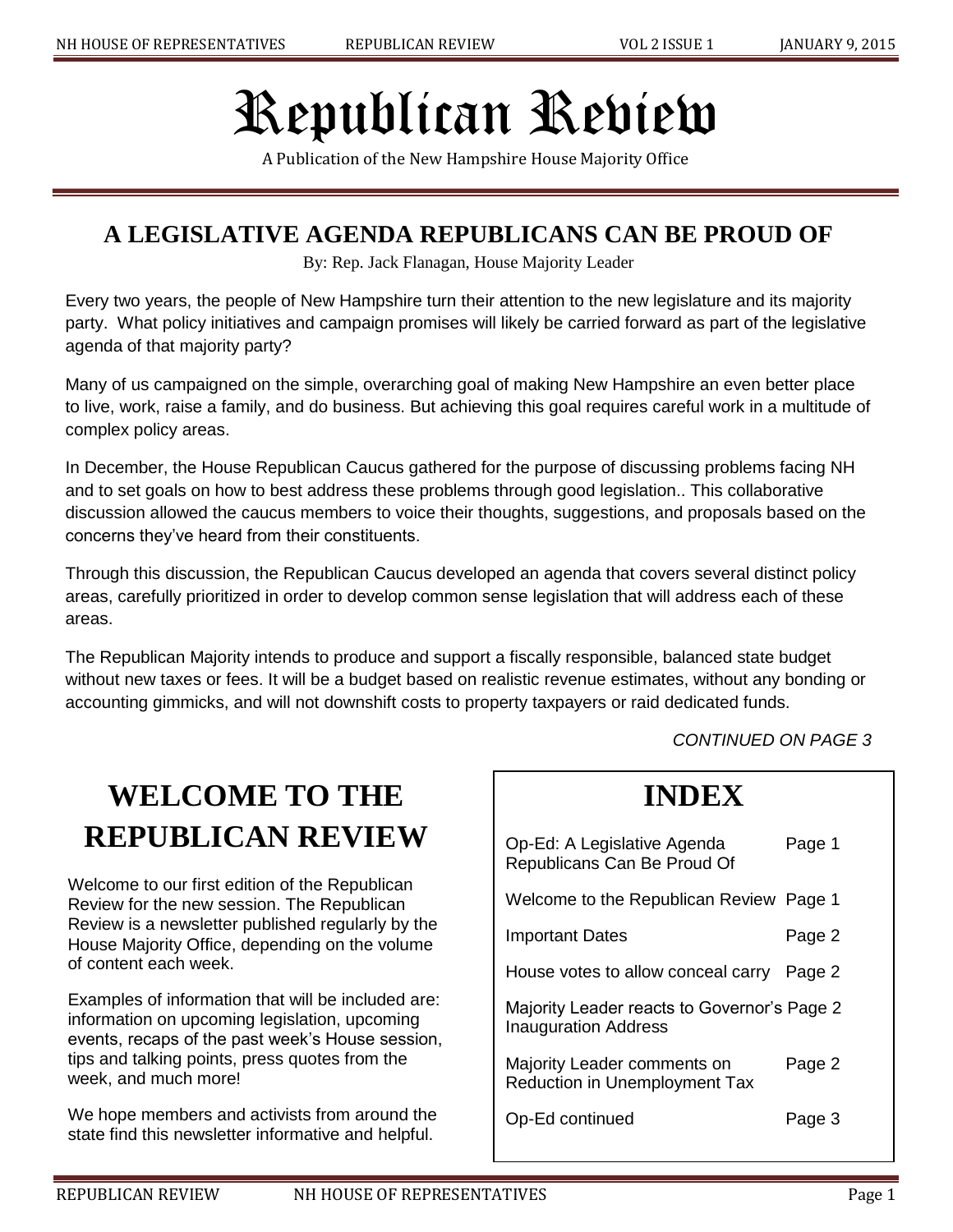#### **IMPORTANT DATES**

**January 10** – NHGOP Annual Meeting, 9am Pinkerton Academy, Derry

**January 14** - House Committee Clerk Training, 9am LOB 302

**January 16** – 2015 Financial Disclosure Forms are due to Rich Lambert in State House Room 112.(Note: These **must** be completed by all legislators.)

# **HOUSE VOTES TO ALLOW CONCEALED CARRY**

On Wednesday, the House voted on a series of amendments to House rules. One amendment voted on was to bring back the rule from the 2011-2012 session that would allow for the concealed carry of a firearm on the floor of the House. In the last session, the rule was changed to not allow concealed carry on the floor. However, on Wednesday, the House voted in favor of the amendment to rule 63, 228-149.

97% of Republicans voted in favor of allowing concealed weapons on the House floor. 94% of Democrats voted against the amendment.

### **HOUSE MAJORITY LEADER REACTS TO GOVERNOR'S INAUGUARATION ADDRESS**

CONCORD – House Republican Majority Leader Jack Flanagan (R-Brookline) offered the following comments in reaction to Governor Hassan's inaugural address:

House Republican Majority Leader Jack Flanagan (R-Brookline)

"Governor Hassan offered a lot of broad goals, with little specifics on how to reach them. Republicans share concern about our economy, job creation, and energy prices, but we'll have very different solutions. Republicans have a common-sense legislative agenda that we believe will keep our pledge to protect taxpayers and make New Hampshire more business friendly."

"I'm happy that the Governor shares our desire for a balanced state budget. However, we should remember that two years ago Governor Hassan proposed a budget that was immediately rejected by Republicans as a result of higher taxes, higher spending, and unrealistic revenue estimates."

"In order for the Governor to fulfill her commitment to bipartisan solutions, we will need her to work with us to ensure our government lives within its means without relying on new or increased taxes and fees."

#### **HOUSE MAJORITY LEADER COMMENTS ON REDUCTION IN UNEMPLOYMENT TAX**

CONCORD – New Hampshire House Majority Leader Jack Flanagan (R-Brookline) offered the following comments relative to the announcement that the unemployment tax rate for employers will be lowered by 1%, saving New Hampshire businesses millions.

#### **House Republican Leader Jack Flanagan (R-Brookline)**

"This is great news for New Hampshire's job creators. As we know, New Hampshire has some of the highest corporate tax rates in the nation. Any reduction to the cost of doing business and creating jobs will help our business community."

"As part of our legislative agenda, House Republicans will continue to search for reasonable ways to reduce our business taxes and burdensome regulations to help retain existing businesses and help them grow, attract new businesses, and help our private sector create new and better paying jobs."